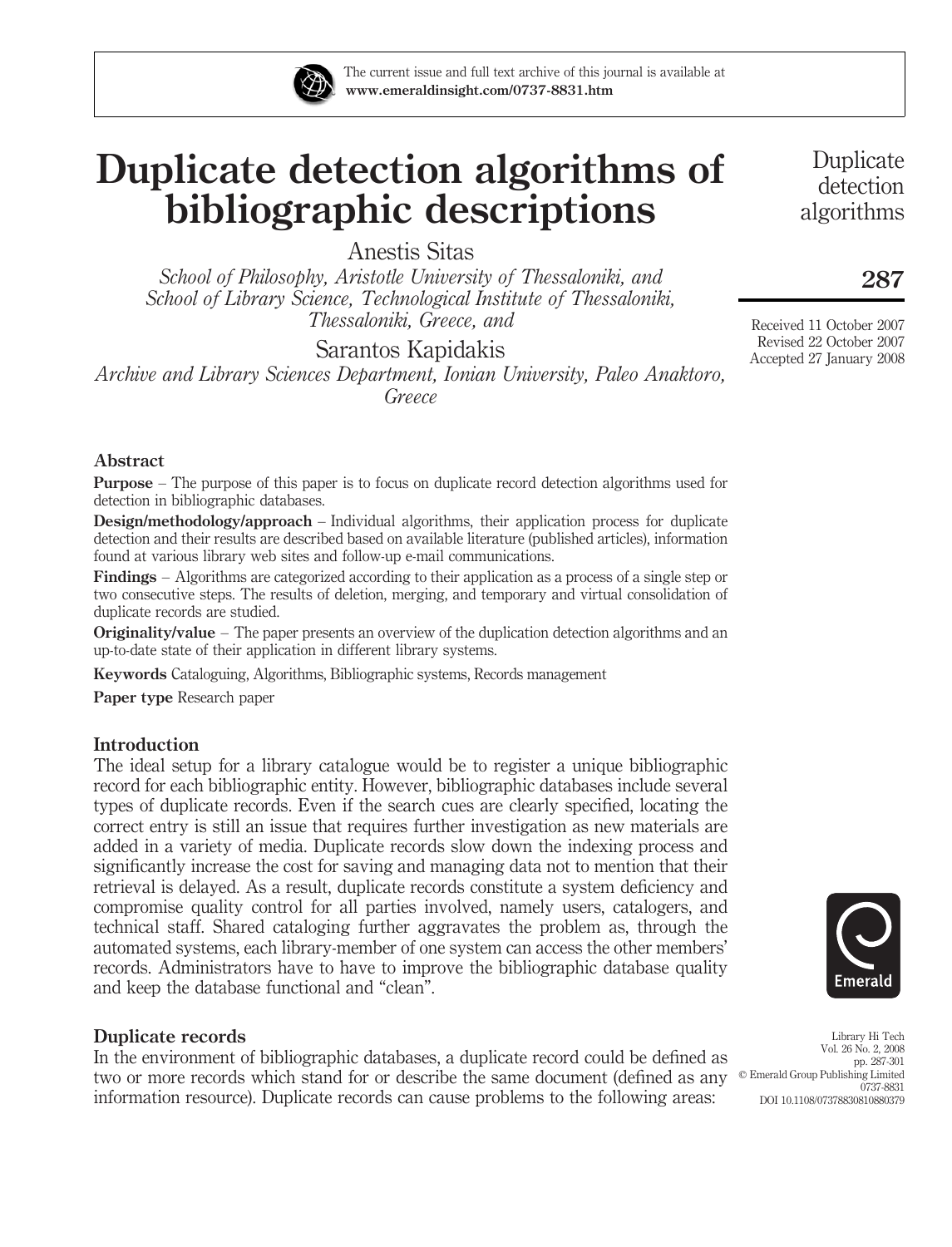| LHT<br>26,2 | • User information overload. Because of the recall of a larger number of documents<br>the user is presented with more information than he or she can actually handle.                                                                          |
|-------------|------------------------------------------------------------------------------------------------------------------------------------------------------------------------------------------------------------------------------------------------|
|             | • Reduced system efficiency. The actual number of records in the database is<br>increased and therefore complicating the efficiency of indexing. This also<br>hinders searching, cataloging decision-making and affects end-user satisfaction. |
| 288         | • Low cataloging productivity. Identifying duplicate records and cleaning the<br>database requires valuable time by catalogers, which could be spent on other<br>essential tasks.                                                              |
|             | • Increased cost for database maintenance. More time spent on database<br>maintenance results to an increased cost.                                                                                                                            |

Possible reasons for the existence of duplicate records include novice searchers, the inability for successful searches, and the wish for a "perfect" record to be entered (Wanninger, 1982). Additional factors for record duplication include:

- . local practices and policies of cataloging;
- . cataloging inconsistencies;
- . careless record entering; and
- . errors in the syntax of MARC format.

## Record matching algorithms

The existence of duplicate records constitutes a problem which is becoming increasingly alarming in networked environments, as the size of individual databases increases and new cooperative networks or consortia are created. In order to reduce the existence of duplicate records, new software is developed using special detection algorithms. Record matching algorithms are programs used to maintain the integrity of bibliographic databases. It would be quite easy to create a process that will match two identical bibliographic descriptions but it is not as easy to match similar records (Hunstad, 1988).

#### Developing a detection and deduplication process

Designing the process of detection and deduplication of records within a bibliographic database should take the following into consideration:

- . Design goal. Specifying which types of documents will be represented in the records to be processed (articles, journals, etc.).
- . Specification of duplicate records. Detailed definition of the term "duplicate record" based on the needs of the particular database.
- . Application of the process. Specifying whether the process will be applied automatically, semi-automatically, or manually.

#### Creating a record-matching algorithm

In order to develop an effective algorithm, it is essential to define the application steps, the MARC fields to be used as matching keys, and the criteria for identifying and assessing record similarity/supplication.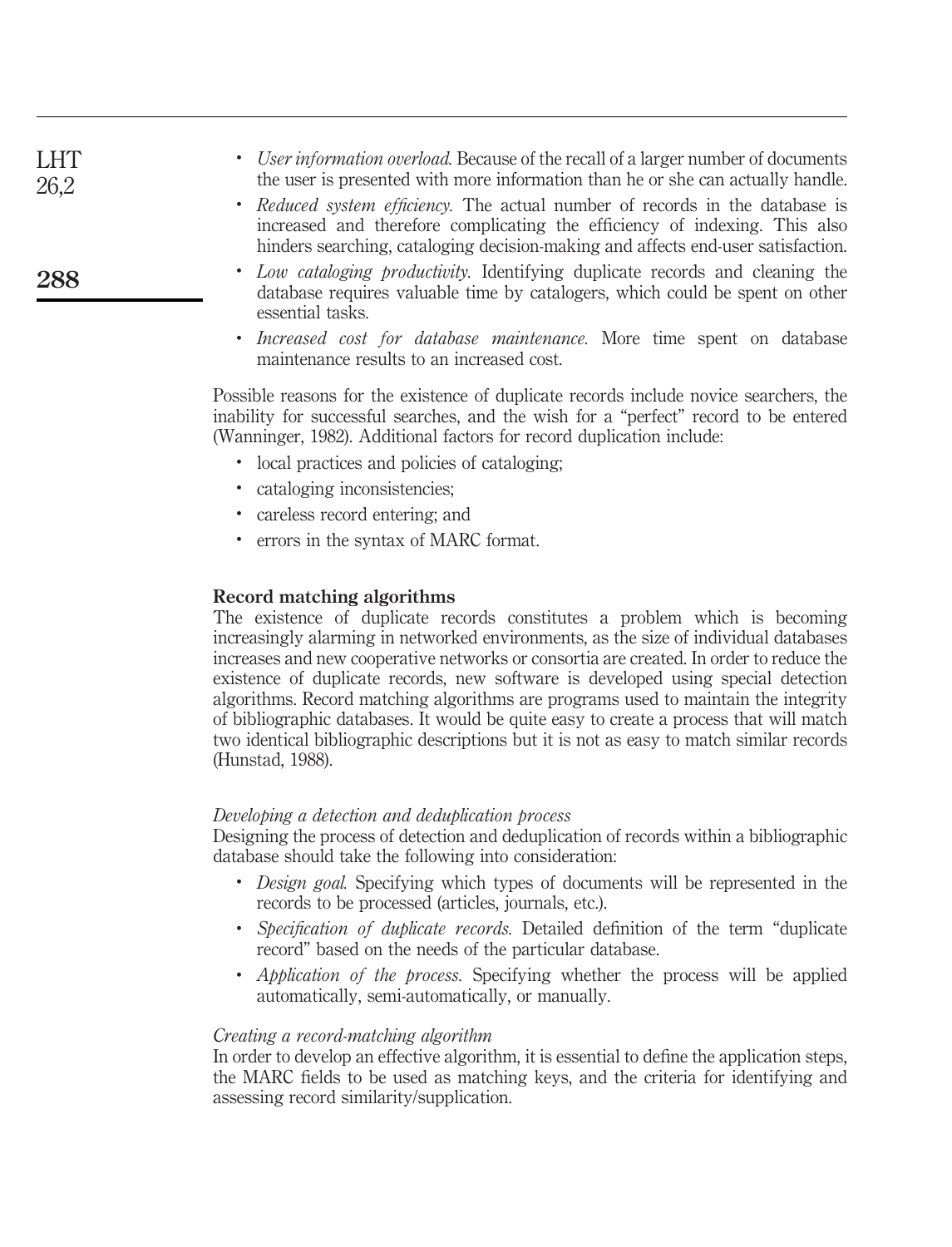## Application steps

The algorithm can be applied as a one- or two-step comparison. A final step follows which deals with the management of the duplicate records.

The single step application of the algorithm is, in most cases, a compromise in order to achieve a fast and inexpensive deduplication. In general, these algorithms are more general and with loosely defined criteria resulting in a large number of duplicate records in need of further control.

During the initial step of a two-step algorithm, a file of duplicate records is created based on a limited comparison of fields. Its principal aim is to minimize the number of comparisons during the second step and reduce mismatches that could lead to the deletion of unique records. The second step verifies matches from the first step and then applies a detailed and accurate comparison to determine actual duplicates.

## Selection of fields

In order for such an algorithm to be created, it is important to select fields which exhibit significant stability regardless of who created the record (specific cataloger or bibliographic agency). The fields with less stable data offer low probability for record matching (Meir and Lazinger, 1998). Although deduplication based on a control number (ISBN, etc.), is the best method of detection, it does not always ensure full detection. Other data serving as sources for detection include author, title, publisher, pagination, place and the year of publication (Coyle, 1992).

#### Matching keys

The algorithms for detection of duplicate records use matching keys, which are strings constructed from a pre-selected field or combination of fields. A field can be used as a key in part (e.g. ISBN), or whole (e.g. title proper). Moreover, a combination of fields or a combination of field parts can also be used. Before these keys are created, the data are processed for normalization of spacing, punctuation, special fonts or characters, and capitalization.. In addition, a variety of techniques are used to accommodate for field content differences such as spelling errors, missing data, and small variations of words. These techniques include truncation, keywording, Harrison Keys, Hamming distance, USBC, and others (Toney, 1992).

### Matching evaluation

Two methods are used to evaluate the matching of duplicate records:

- (1) Field comparison. This is based on binary comparisons of selected fields, that is, if fields appear to be the same or not. The software uses YES/NO indications. When the entire field is used, the comparison is safer but the process is time-consuming. This method is very strict and complicates the detection of records that have variations in cataloging or data entry errors (O'Neill and Oskins, 1990).
- (2) Weight assigning. This method concerns the matching of strings that estimate the similarity assigning weights/values which do not reflect bibliographic significance of the data, but their usage in the recognition of similar records (Coyle, 1992). The matching algorithm allows the merging or deletion of entries only if the assigned weight reaches a pre-determined value, a threshold. This method is open to the existence of minor differences in field content, spelling

Duplicate detection algorithms

289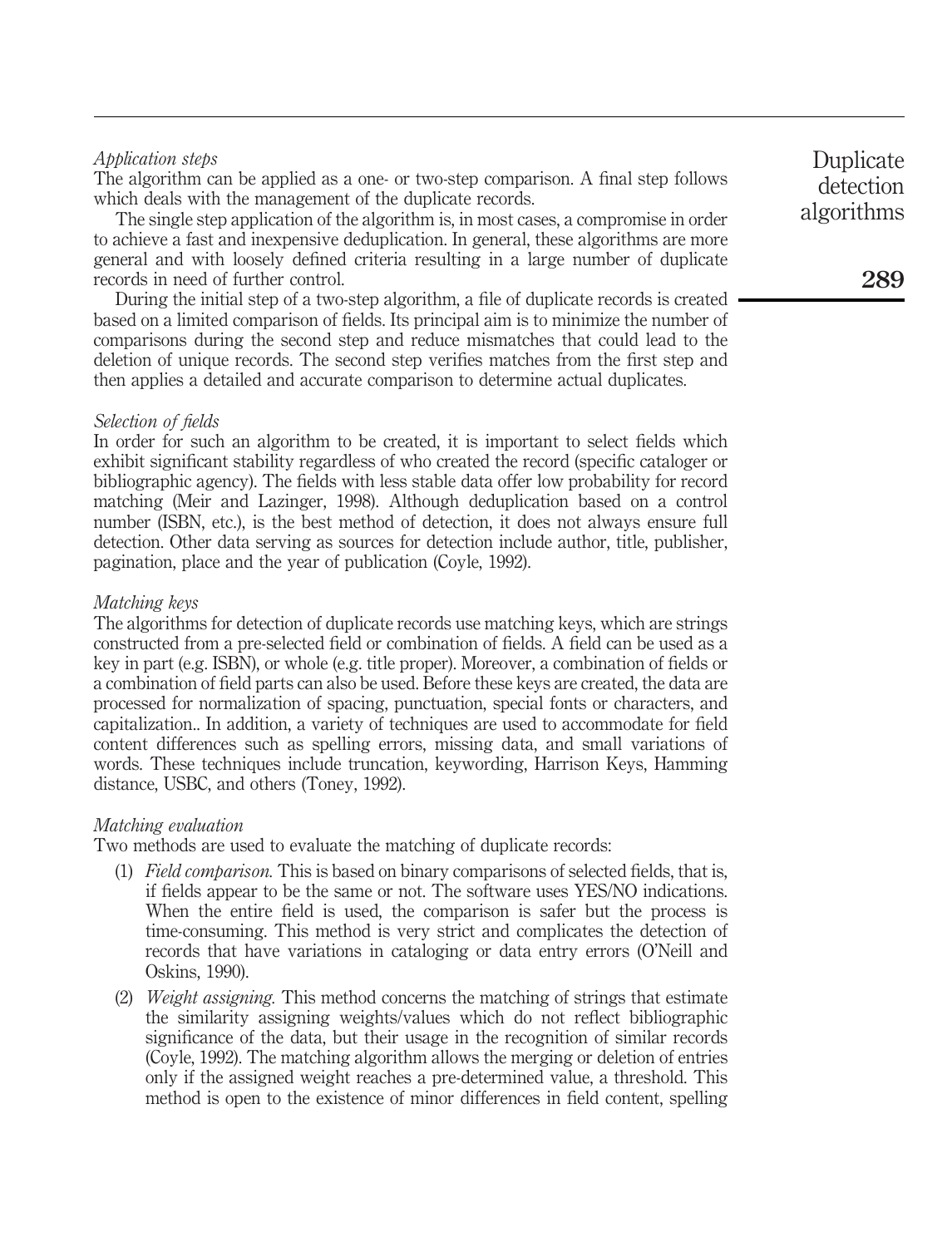errors, completeness or missing data, and variations in cataloging practice (Coyle and Gallaher-Brown, 1985).

#### Duplicate records handling

Another element in the design of the duplication detection algorithm is the decision of how to handle duplicate records once they are detected. Toney (1992) presented three main practices:

- (1) one record is selected as the master record and all others are deleted;
- (2) one record is selected as the master record and all non-matching fields from the other records are added to the master (merging); and
- (3) all records are kept but clustered around a master record.

Several variations can be added to the above practices. These include: to retain and maintain the record that was entered first in the database and delete the most recent ones; to retain and maintain the most recent record and delete all previous ones; and to retain either the first or the most recent record and merge into it the unique information from all others. Finally, one may choose to merge duplicate records only during the process of searching or retrieval (on the fly). Merging can be made instantly and "virtually" just for the purpose of displaying a single record to the end user.

#### Results of duplicate detection algorithms

In every effort of duplicate record detection the matching process may bring about the following results:

- . Exact matches. Records which are absolutely identical.
- *Partial matches*. Only some parts of the records are duplicated.
- . Mismatches, false matches. Although indicated as duplicates, the records do not represent the same document.
- Missed/undetected matches. Existing duplicate records that are not detected by the algorithm.

Mismatches are considered a more important problem than the missed matches, since when deleted there is a permanent loss of information. To avoid this problem, the algorithm should use a loose method so that it gathers records with a degree of variations but avoids possible deletion of bibliographic information. On the other hand, it should be a tight method so that it restricts the accumulation of a large number of possible duplicate records and at the same time it does not allow the loss of genuine duplicate records (Meir and Lazinger, 1998).

#### Algorithm categorization

#### Types of material and status

This paper describes ten algorithms. Table I presents these algorithms based on the type of records they are designed to detect. In other words, it specifies whether they refer to the detection of duplicate bibliographic records of monographs, serials journals, journal articles, or other types of material. In addition, the current status of each algorithm is noted. Their status may be defined as:

. Prototype systems. Applied in a lab environment.

290

LHT 26,2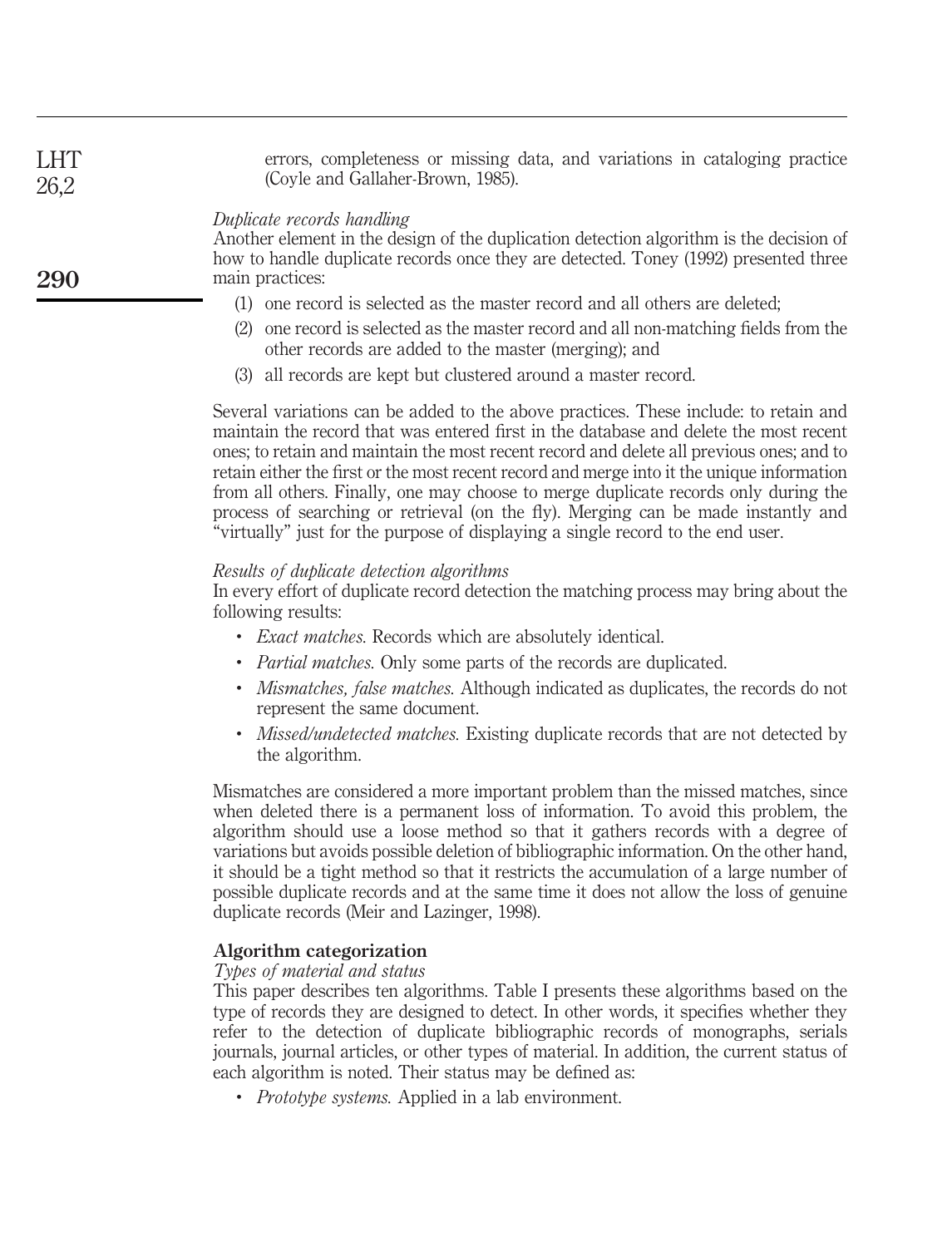|                         | <b>Monographs</b> | Document type<br><b>Journals</b> | Other    | Prototype | <b>Status</b><br>Inactive | Active | Duplicate<br>detection    |
|-------------------------|-------------------|----------------------------------|----------|-----------|---------------------------|--------|---------------------------|
| ALEPH-ULM               | ↙                 | ممتل                             | مما      |           | مما                       |        | algorithms                |
| <b>ILCSO</b>            | مما               | ✔                                |          |           |                           | ✔      |                           |
| Greek Union Catalog     | مما               |                                  | مما      |           |                           | مما    |                           |
| OAK                     |                   |                                  | Articles | ↙         |                           |        | 291                       |
| <b>MDBUPD</b>           | ممتل              |                                  | ✔        | مھما      |                           |        |                           |
| <b>IUCS</b>             | مما               |                                  | مما      | ممن       |                           |        |                           |
| OCLC (Hickey and Rypka) | مما               |                                  |          | ممن       |                           |        |                           |
| <b>DDR</b>              | مما               | مما                              |          |           |                           | مما    |                           |
| COPAC                   | مما               | مما                              |          |           |                           | ✔      |                           |
| <b>MELVYL</b>           | مما               | ممتل                             | Articles |           |                           | مما    | Table I.<br>Document type |
| Note: $V = Yes$         |                   |                                  |          |           |                           |        | and status                |

- . Inactive. While they were once applied in a real environment, their application is now abandoned.
- . Active. Algorithms that still applied.

The algorithms that will be presented further on concern bibliographic records of monographs, except than the one by Oak Ridge National Laboratory which addressed journal articles. Algorithms for ALEPH-ULM, MDBUPD and IUCS are also applied to other types of documents (microforms, maps, etc.) while the one for MELVYL handles journal articles apart from monographs and journals. Finally, the Union Catalog of Greek Academic Libraries algorithm manages all sorts of materials except journals.

As far as the state of their use is concerned, four out of ten (40 percent) are of the research type (Oak Ridge National Laboratory, MDBUPD, IUCS and Hickey and Rypka). Half of them (50 percent), including ILCSO, DDR, OPAC, MELVYL and Union Catalog of Greek Academic Libraries, continue to be in use even today. One algorithm was applied to the ALEPHs ULM catalog but its application ended in 1998.

# Processes of application and evaluation

Apart from the type of materials they are applied to, these algorithms can also be distinguished according to the following characteristics:

- . Application. This refers to the number of stages of applications as either one- or two–step processing. Three algorithms (30 percent) are applied in one step (ALEPH-ULM, ILCSO, and Union Catalog of Greek Academic Libraries). The remaining seven algorithms (70 percent) follow the practice of two-step process.
- . Evaluation. This refers to the methods of comparison used to assess whether two or more bibliographic records are identical. These methods include either a comparison between fields or the assignment of weights. Of the algorithms presented in this paper, 40 percent use the method of the field comparison (ALEPH-ULM, MDBUPD, IUCS, and Union Catalog of Greek Academic Libraries). The remaining 60 percent, assign points/values for weights.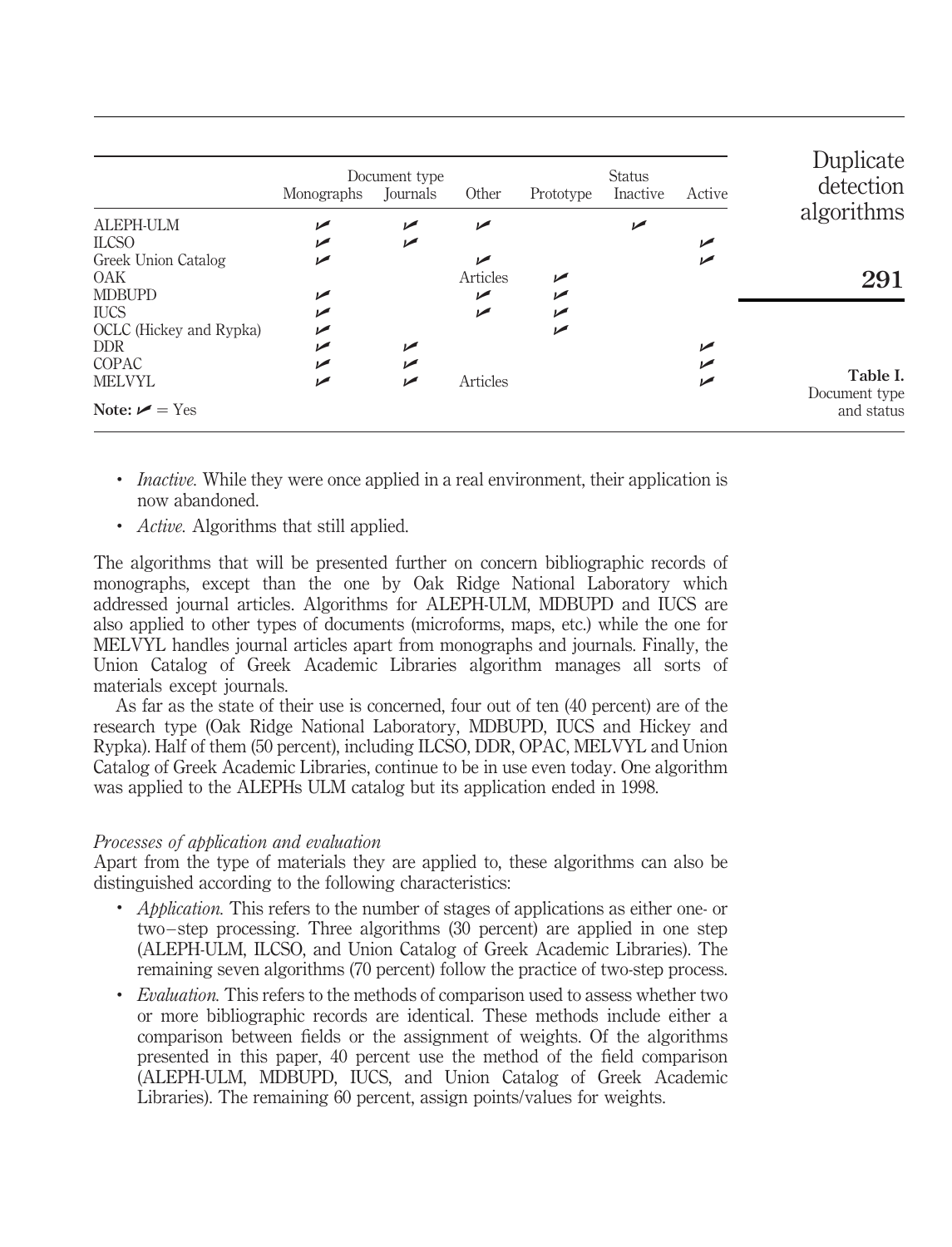| <b>LHT</b><br>26,2 | Table II presents each algorithm and their respective application method, whether the<br>application is done during the process of searching or retrieval (on the fly), and their<br>evaluation method. |
|--------------------|---------------------------------------------------------------------------------------------------------------------------------------------------------------------------------------------------------|
|                    | Final handling and algorithm running                                                                                                                                                                    |
|                    | Furthermore, we can distinguish algorithms according to the final handling of the                                                                                                                       |
| 292                | detected duplicate records (deletion or merging), as well as whether this process is done                                                                                                               |
|                    | online or offline. Final handling information for each algorithm is presented in Table III.                                                                                                             |

#### Final handling

This refers to the final stage of the process of detecting duplicate records. Three programs (ILCSO, MDBUPD, IUCS), 30 percent, delete duplicate records. The MDBUPD and IUCS algorithms end up deleting the spare ones and retaining just one record, while ILCSO selects and retains the most suitable one. In total, five of them, 50 percent, including ALEPH-ULM, Union Catalog of Greek Academic Libraries, DDR, COPAC, and MELVYL, merge duplicate records in one integral record. COPAC merges

|                           | Application    |            | Evaluation       |         |
|---------------------------|----------------|------------|------------------|---------|
|                           | <b>Steps</b>   | On the fly | Field comparison | Weights |
| ALEPH-ULM                 | ٠              |            | مما              |         |
| <b>ILCSO</b>              |                |            |                  |         |
| Greek Union Catalog       |                |            | مما              |         |
| <b>OAK</b>                | 2              |            |                  |         |
| <b>MDBUPD</b>             | $\overline{2}$ |            | ممتل             |         |
| <b>IUCS</b>               | 2              |            | مرا              |         |
| OCLC (Hickey and Rypka)   | $\overline{2}$ |            |                  |         |
| <b>DDR</b>                | $\overline{2}$ |            |                  |         |
| COPAC                     | $\overline{2}$ |            |                  |         |
| <b>MELVYL</b>             | $\overline{2}$ |            |                  |         |
| Note: $\mathcal{L}$ = Yes |                |            |                  |         |

#### Table II. Algorithm application

and evaluation method

|                                       |                                                             |               | Final handling | Algorithm running |        |
|---------------------------------------|-------------------------------------------------------------|---------------|----------------|-------------------|--------|
|                                       |                                                             | Deletion      | Merging        | Offline           | Online |
|                                       | ALEPH-ULM                                                   |               |                | ↙                 |        |
|                                       | <b>ILCSO</b>                                                | مما           |                | مما               |        |
|                                       | Greek Union Catalog                                         |               |                | مما               |        |
|                                       | <b>OAK</b>                                                  | $\frac{1}{2}$ | $\frac{1}{2}$  | مما               |        |
|                                       | <b>MDBUPD</b>                                               | مما           |                | ↙                 |        |
|                                       | <b>IUCS</b>                                                 | ↙             |                | ↙                 |        |
|                                       | OCLC (Hickey and Rypka)                                     | $\frac{1}{2}$ | $\frac{1}{2}$  | مما               |        |
|                                       | <b>DDR</b>                                                  |               |                | مما               |        |
|                                       | COPAC                                                       |               |                |                   |        |
| Table III.<br>Final handling and time | <b>MELVYL</b>                                               |               |                | ↙                 |        |
| of algorithm running                  | <b>Notes:</b> $\mathcal{L} = \text{Yes:}$ * = Not available |               |                |                   |        |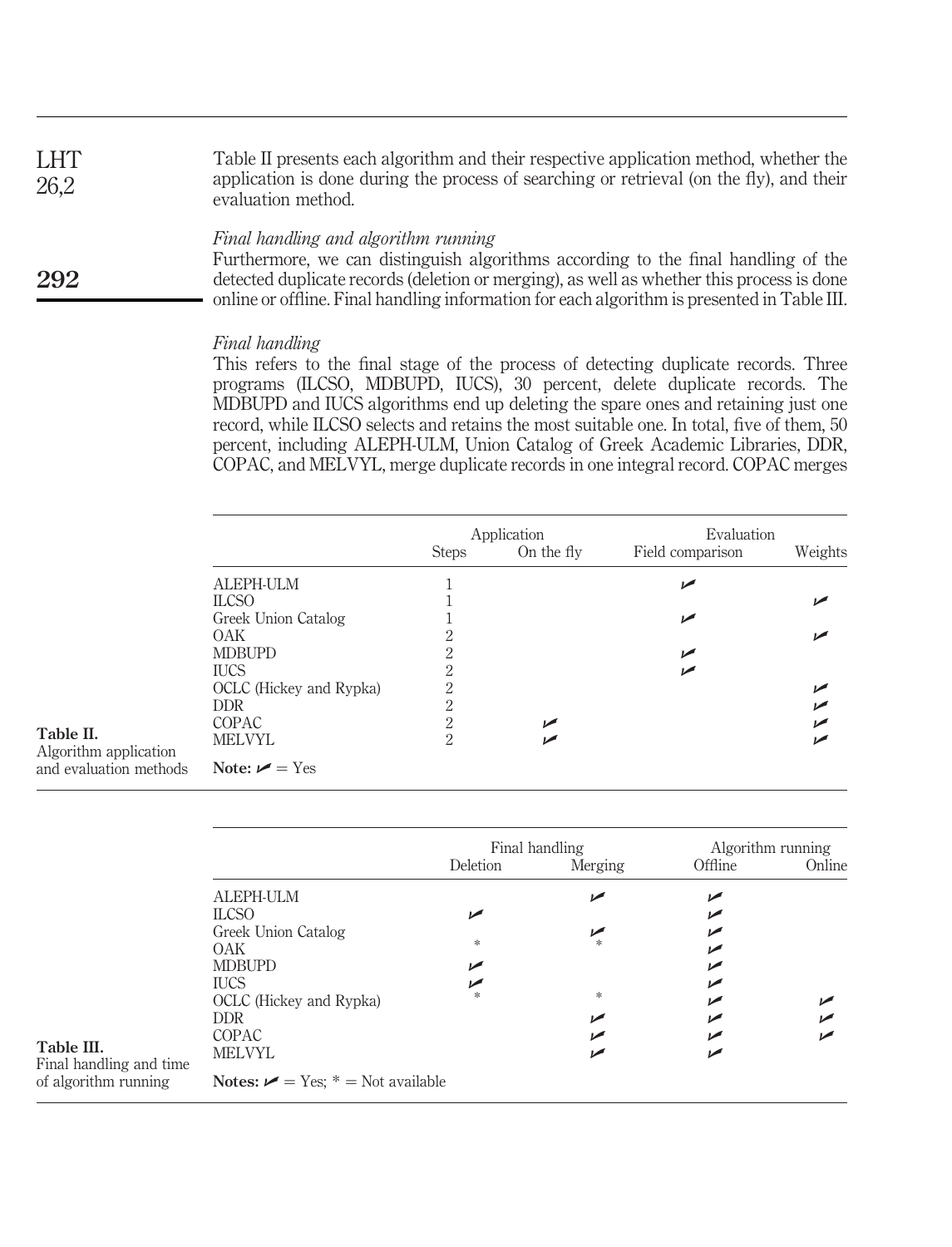the records in two of its three segments (the first segment includes only the British Library records and each one of the other two segments include approximately the 50 percent of the other catalog records). Among the three segments, however, there is no physical merging but it makes possible to present merged records to users in real time during the search. MELVYL's practice does not lead to the physical merging of duplicate records, but to online presentation of merged records during the recall phase. For two out of ten algorithms (Oak Ridge National Laboratory, Hickey and Rypka), 20 percent, there is no information available.

## Application time

This refers either to the offline or the online process. All algorithms "run" offline. Only three of them (30 percent) have the ability to apply online procedures as well. The Hickey and Rypka algorithm was designed to run both ways, DDR was designed to be applied both ways as well but the offline procedure is preferred. Finally, in COPAC part of the procedure is applied offline and part of it is applied online. The term "online" is used to refer to the real time running.

## Fields used for the creation of keys (monographs)

Another significant characteristic of the algorithms are the MARC fields used for the creation of comparison keys. As we can see in Figure 1 the majority of algorithms (nine out of ten, 90 percent) use author, title and publication year for key creation. In addition, the algorithms also use the following fields in key creation: 70 percent of



Figure 1. MARC field use for key creation (monographs)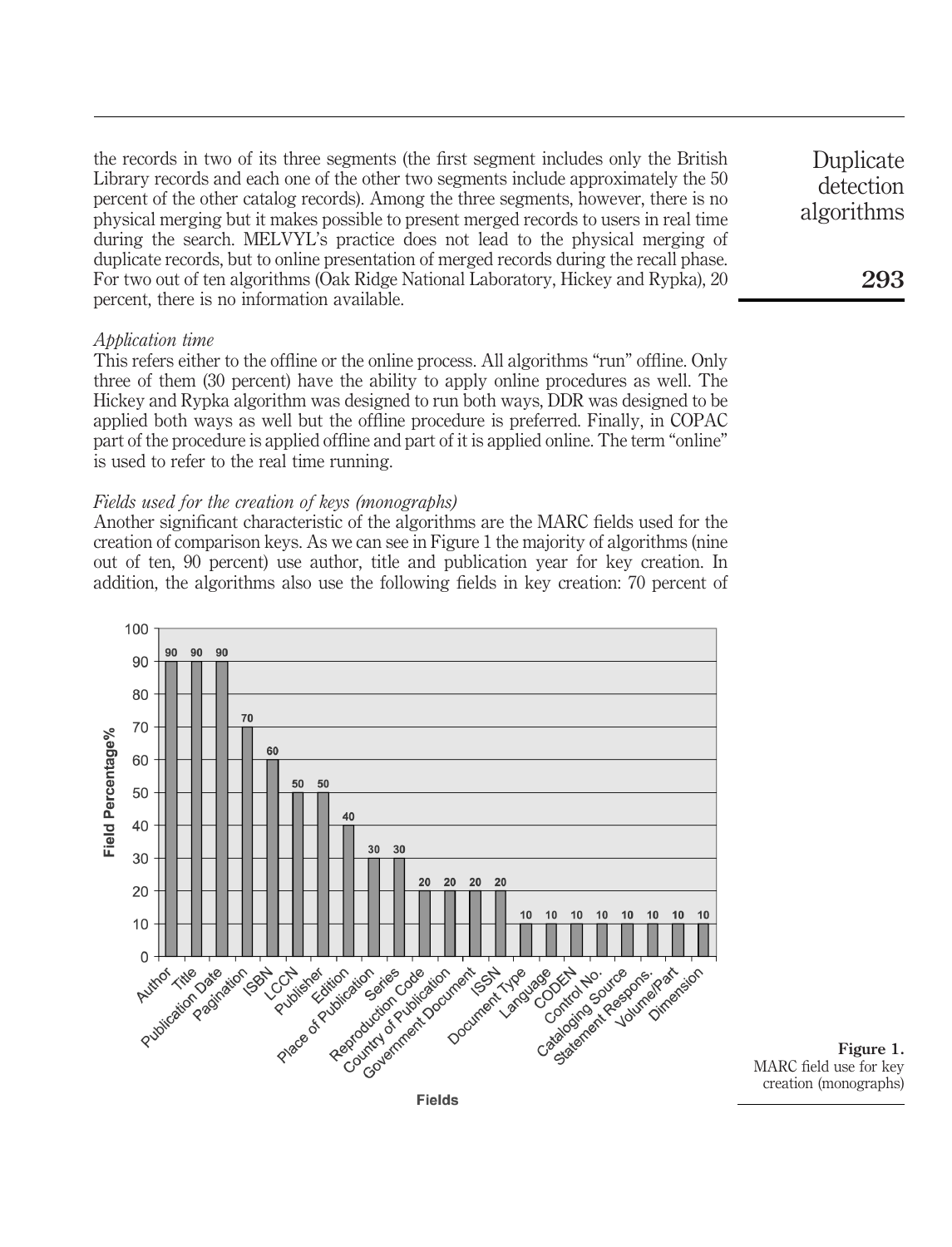| <b>LHT</b> | algorithms use pagination, 60 percent use ISBN, 50 percent use LCCN and/or publisher,   |
|------------|-----------------------------------------------------------------------------------------|
| 26,2       | 40 percent use edition statement, 30 percent use place of publication and/or series, 20 |
|            | percent use fields like reproduction code, country of publication, government document  |
|            | number and ISSN, and finally 10 percent use fields such document type, language of      |
|            | the document, CODEN, control number, cataloging source, statement of responsibility,    |
|            | and volume/part and dimensions.                                                         |
| 294        | Table IV presents detailed information on all fields that are used for duplicate        |
|            | bibliographic record detection.                                                         |

## Algorithm efficiency

Most organizations that apply duplicate detection procedures have not publicized their algorithm efficiency results. Even the data at hand are not absolutely comparable since each case is distinct and because the results of application depend on:

- . the type/types of documents;
- . the given definition of "duplicate record";
- . the consistency of cataloging and data entry; and
- . the target set by each algorithm.

From the data presented in Table V we draw the following:

- . efficiency among algorithm applications range between 44.95 percent and 99.62 percent out of the total identified duplicate records, real duplicate records were only the previously referred percentage;
- . mismatches range at a percentage below 1.5 percent; and
- . missed matches range somewhere around 4 percent with the exception of those presented in ALEPH, which range from 17.4 to 34 percent.

Following is an analysis of each individual algorithm.

## One step algorithms

# ALEPH-ULM

ALEPH is the network of the research libraries of Israel, which maintained the Union List of Monographs. The entries were loaded with the use of their detection and merging algorithm. It was based on the comparison of a stable number of not frequently met letters that came from four fields: author (five characters), title proper (seven characters), publication date and language (Lazinger, 1994).

In a 1996 research study examined the efficiency of the algorithm when applied to monographs. It was reported that it yielded 0 percent mismatches for records describing Hebrew materials and 1.4 percent for English but it failed to detect existing duplicates in for 17.4 percent of English and 34 percent of Hebrew records (Meir and Lazinger, 1998). ULM, now named Union List of Israel, decided that their algorithm did not satisfy their demands and in 1998 stopped all deduplication efforts.

#### Illinois Library Computer Systems Organization

For duplicate record detection, the system uses indices of the following control numbers: OCLC, LCCN, ISBN, ISSN, and publisher number. When the data of these indices overlap, they are given specific values. Then, further actions, based on the sum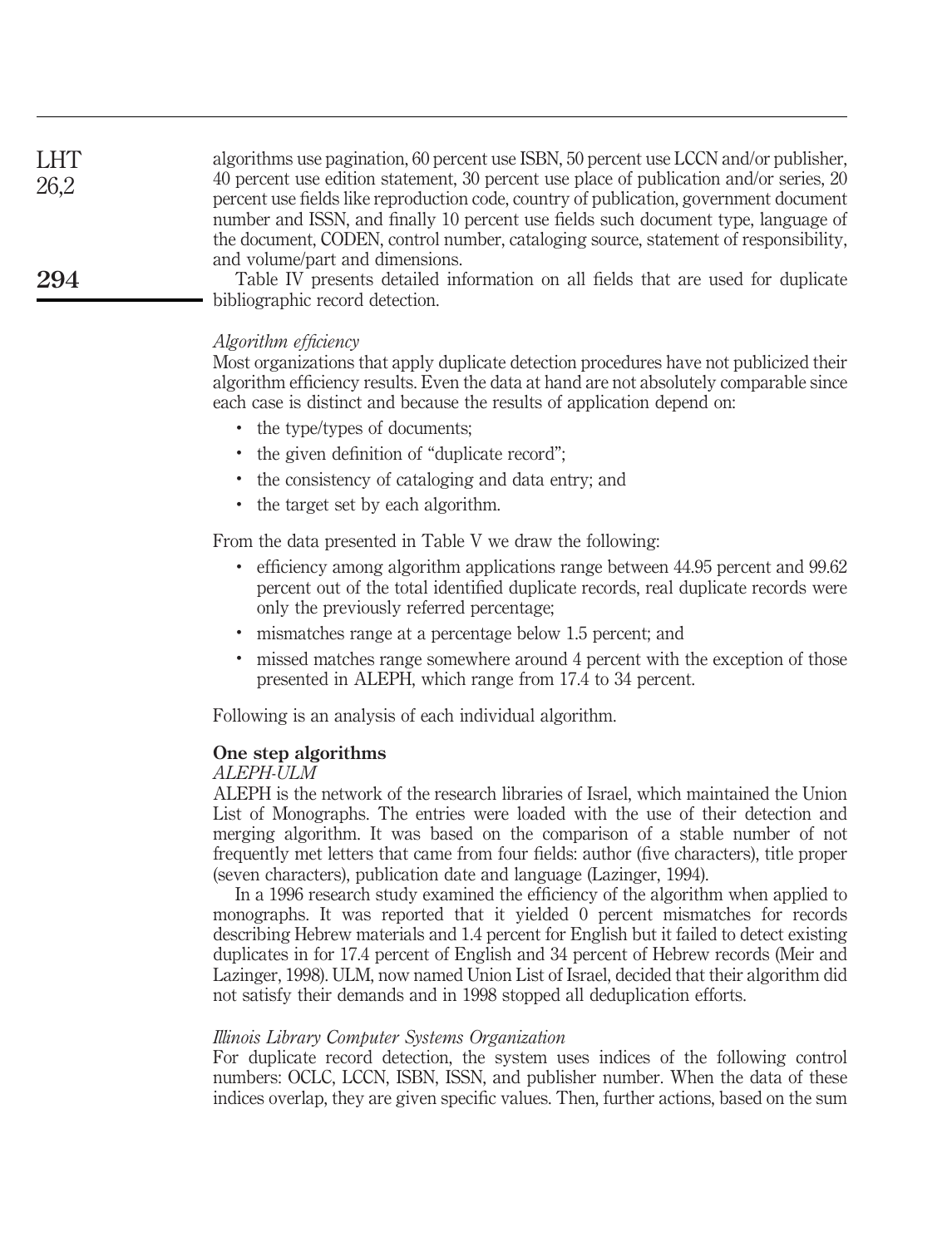| COPAC MELVYL     |                                                              | 7 <sub>7</sub>                                                                                                               | $\sqrt{7}$                                                                                                    | 777                                                                                        | Duplicate<br>detection<br>algorithms                                |
|------------------|--------------------------------------------------------------|------------------------------------------------------------------------------------------------------------------------------|---------------------------------------------------------------------------------------------------------------|--------------------------------------------------------------------------------------------|---------------------------------------------------------------------|
|                  |                                                              | $\mathbf{Z}$                                                                                                                 | $\mathbf{Z}$                                                                                                  | 7 7 7 7 7                                                                                  | 295                                                                 |
| <b>DDR</b>       | 77 77                                                        |                                                                                                                              | 77777 7777777                                                                                                 |                                                                                            |                                                                     |
| Hickey and Rypka | $\sqrt{2}$                                                   | $\mathbf{Z}$                                                                                                                 | 777                                                                                                           | 777777                                                                                     |                                                                     |
| <b>TUCS</b>      |                                                              |                                                                                                                              | $\mathbf{Z}$                                                                                                  | $\mathbf{Z}$                                                                               |                                                                     |
| OAK MDBUPD       |                                                              | $\boldsymbol{Z}$                                                                                                             | $\mathbf{Z}$                                                                                                  | 7777                                                                                       |                                                                     |
|                  |                                                              | $\boldsymbol{Z}$                                                                                                             | 77 <sup>7</sup>                                                                                               | $\overline{1}$                                                                             |                                                                     |
| Greek Union      |                                                              | $\pmb{Z}$                                                                                                                    | $\sqrt{7}$<br>$\mathbf{Z}$                                                                                    | $\mathbf{Z}$                                                                               |                                                                     |
| ILCSO            |                                                              | 777 7                                                                                                                        |                                                                                                               |                                                                                            |                                                                     |
| <b>ALEPH-ULM</b> | $\pmb{Z}$                                                    |                                                                                                                              | $\sqrt{2}$                                                                                                    | $\boldsymbol{Z}$                                                                           |                                                                     |
| Fields           | Country of publication<br>Reproduction code<br>Document type | Government document<br>Cataloging source<br>Control number<br>Language<br>CODEN<br><b>LCCN</b><br><b>ISBN</b><br><b>ISSN</b> | Statement of responsibility<br>Place of publication<br>Volume/part<br>Publisher<br>Author<br>Edition<br>Title | Publication date<br>Yes<br>$\vert\vert$<br>Pagination<br>Dimension<br>Z<br>Note:<br>Series | Table IV.<br>Fields used in the<br>creation of keys<br>(monographs) |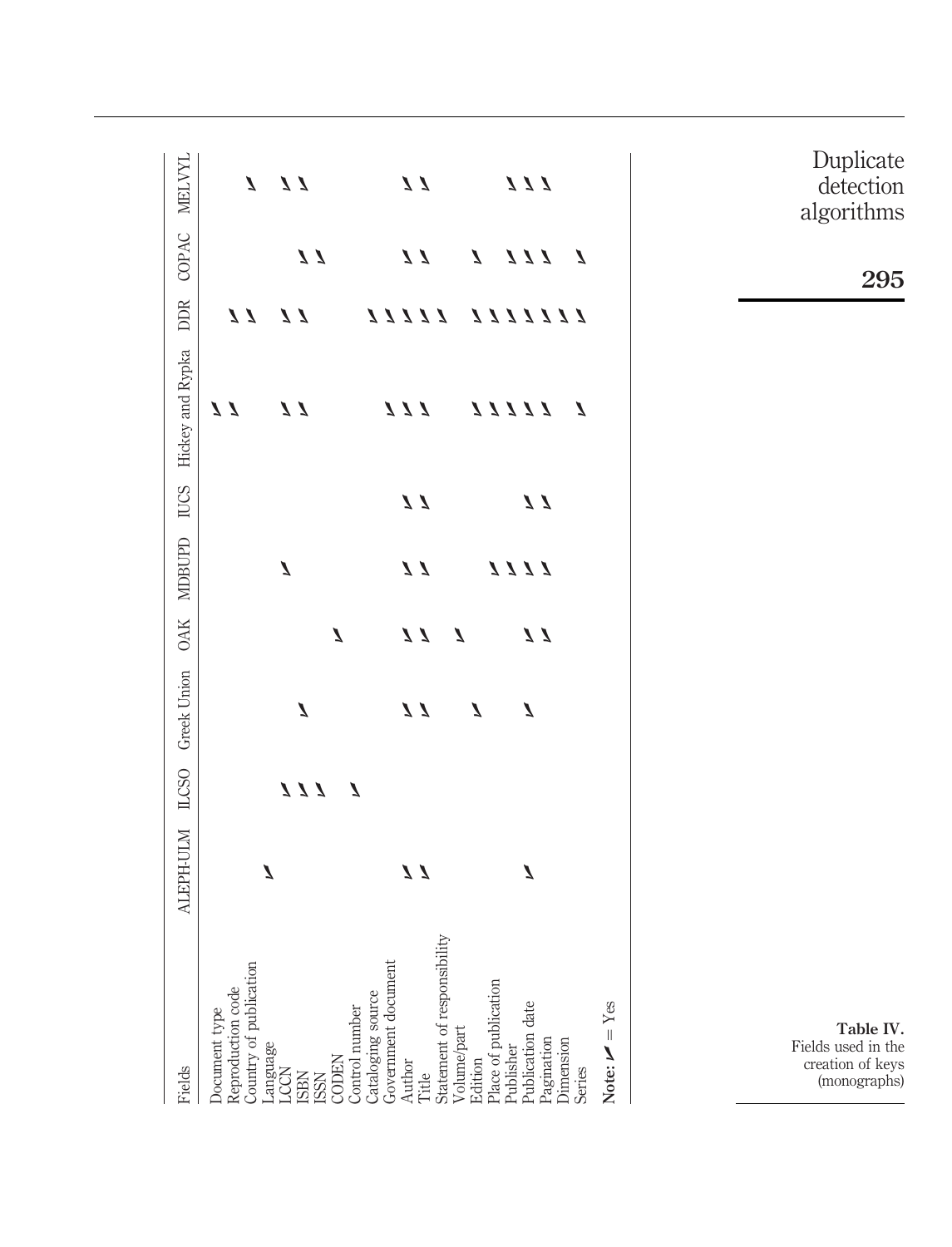| 26,2 | recommended for the bulk import of records (ILCSO, 2004) (see Table VI).                   |
|------|--------------------------------------------------------------------------------------------|
|      | Once the comparison is done and the matching shows that two bibliographic                  |
|      | records represent the same document, they are evaluated so that the most suitable is       |
|      | selected to remain in the database while the other will be deleted. For each field used    |
|      | for the matching process, there is a corresponding field weight to help decide which       |
| 296  | record will remain. The fields used for matching include: cataloging source, encoding      |
|      | level, agency that has modified the original record and bibliographic level of the record. |
|      | In dubious cases the final decision is taken by comparing the records manually (ILCSO,     |
|      | 2004).                                                                                     |
|      |                                                                                            |

#### Union Catalog of Greek Academic Libraries

LHT

Use of this algorithm started in April of 2005. At the time of import, records are checked for duplicate detection and merging. Imported records are created in a variety of software and therefore records have differences in format, the number of letters, the holdings of existing records, etc. After loading these records are processed so there are no such variations. To accommodate this, the key is formed by taking data from the fields further down: Title, Author, Edition statement, Publication date and ISBN (Vougiouklis, 2007). Questionable duplicate records are kept in a work to be examined manually.

of the weights, are determined. This is an offline process. The following are the values

Based on the algorithm evaluation, it was estimated that 44.95 percent of actual duplicate records were detected. Among the detected problems, 17.8 percent were mainly due to the applied key, while 12.47 percent were due to the policy issues, 7.05 percent represented cataloging problems, and 17.62 percent referred to other kinds of problems.

|                                                  |                                                                           | Effectiveness<br>$\frac{0}{0}$                 | <b>Mismatches</b><br>$\frac{0}{0}$      | Missed matches<br>$\frac{0}{0}$    |
|--------------------------------------------------|---------------------------------------------------------------------------|------------------------------------------------|-----------------------------------------|------------------------------------|
| Table V.                                         | ALEPH-ULM<br>Greek Union Catalog<br><b>IUCS</b><br>OCLC (Hickey and Rypka | $\frac{1}{2}$<br>44.95<br>56.58-99.62<br>54-69 | $0-1.5$<br>$\frac{1}{2}$<br>0.54<br>1.3 | 17.4-34<br>*<br>*<br>$\frac{1}{2}$ |
| Algorithm efficiency                             | Note: * Not available                                                     |                                                |                                         |                                    |
|                                                  | Duplicate replace<br>Duplicate warn<br>Indexes and weights                |                                                | $=$<br>$=$                              | 100<br>30                          |
| Table VI.                                        | 0350<br>010A<br>020A                                                      |                                                | $=$<br>$=$<br>$=$                       | 100<br>20<br>25                    |
| Recommended values for<br>bulk import of records | 022A<br>028A                                                              |                                                | $=$<br>$=$                              | $15\,$<br>10                       |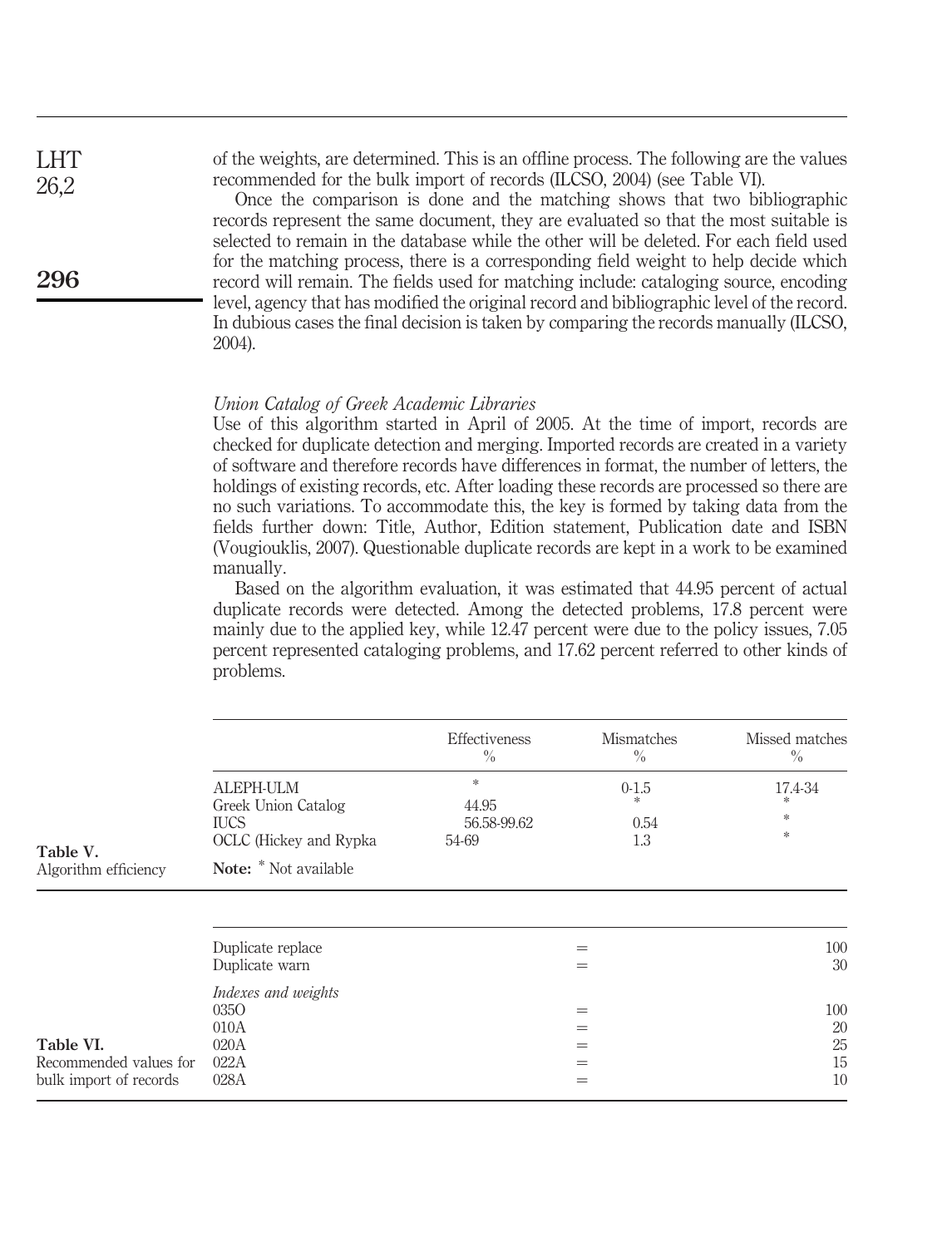## Two step algorithms

Oak Ridge National Laboratory

In 1976, Oak Ridge National Laboratory created an algorithm aiming at detecting duplicate records of cited journals articles. It was used offline and it produced fixed length keys (Hickey and Rypka, 1979). Publication date, initial page number, journal CODEN, volume number, and samplings from the author, journal title, and article title elements were used for record matching.

For duplicate record detection the keys were sorted in many and various fields. When fields matched perfectly, a weighted matching of the remaining fields was used. The algorithm was completed with a page/year and author/title sorting.

## Online Computer Library Center (OCLC): MDBUPD

This program was created by OCLC shortly after 1976; it was named Master Data Base Update (MDBUPD) and was used offline. This algorithm was designed as a two-step application (Wanninger, 1982).

Initially, it searched the database using LCCN and keys produced by OCLC. These keys were derived from the name/title fields or just from the title field.

Then, it checked additional fields for verification. These were: Publisher, Place of publication, Title, Date of publication, Pagination. Towards the end of this process, after the absolute matching of all compared fields, duplicate records were deleted.

## University of Illinois: IUCS

IUCS (IRRL [Information and Retrieval Research Laboratory] Union Catalog System), was developed to detect non-monographic documents as well as maps, filmstrips, etc. (Williams and MacLaury, 1979). Once the data were normalized, they were processed by comparing fields and applied in two steps/passes.

The first step involved the creation of a matching key. The "title-year" keys were sorted and the keys of the documents that were identical were later recalled and compared in the second step (Hickey and Rypka, 1979).

For the second step, a number of detailed matching processes were applied so that the first estimation was either verified or rejected. A title mapping key different from that of the first step was used. The author names, titles and pagination of records that were recalled in the previous step as possibly duplicate ones were compared and it was then specified, which were ultimately duplicate ones.

The efficiency of this algorithm ranged from 56.58 to 99.62 percent depending on the database which was being tried. Mismatches accounted for 0.54 percent of the total number of duplicate records (Cousins, 1998). When it was not possible to reject or accept records as duplicates, a non-automated comparison of records was used (Hickey and Rypka, 1979).

## Online Computer Library Center (OCLC) – Hickey and Rypka

During 1978-1979 OCLC tried once again to develop a research program for detecting duplicate monographs. This algorithm was developed by Hickey and Rypka and could be applied both online and offline. It was applied in two steps/sections (Hickey and Rypka, 1979):

(1) The first step or exact-match section aimed at clustering of related keys in order to reduce the number of full key comparisons.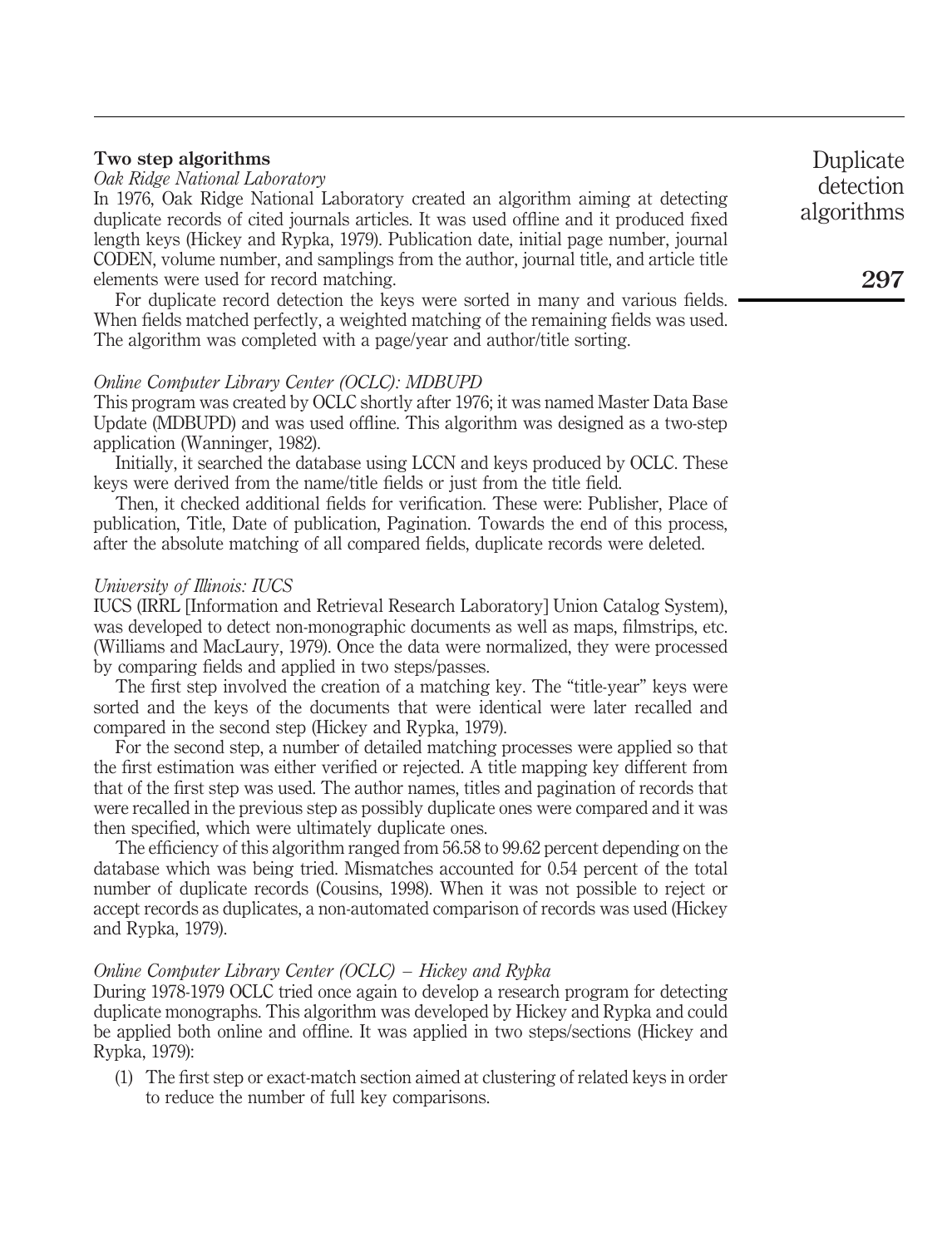LHT 26,2

298

(2) In the second step all other keys of selected fields that matched in part or whole were applied.

These Keys were derived from the following fields of bibliographic record: Reproduction code, Record type, Title (only the beginning), Publication date, Place of publication, Author, Pages, Publisher and Hashed title. SuDoc number, ISBN, Edition statement, Series, and LCCN were incorporated only f present in bibliographic records. This algorithm was checked against a decision table to determine if the keys were duplicates. This table specified 16 alternative ways by which two keys could be matched. The comparison of the two keys could yield a quote which took any one of the three values:  $-$  = mismatch,  $P$  = partial match,  $E$  = exact match.

It was found that mismatches were 1.3 percent of the total records identified as duplicates (Hickey and Rypka, 1979). The algorithm located approximately 54-69 percent of duplicate records depending on whether reprints were defined as duplicates or not.

## Online Computer Library Center (OCLC): DDR

In 1990, OCLC created a new algorithm for duplicate record detection. It is applied to monographs and journals and consists of two steps.

In the first step, with the application of the clustering algorithm possible duplicate records are clustered with the use of a key consisting of eight characters after the data have been normalized. Only records with the same key titles using seven more elements are included. These elements include LCCN, ISBN, Publication date, Pages, Author, Publisher, and Full title. Records with the same key titles and identical LCCN or ISBN, either identical at least two out of the other five elements are considered as possibly duplicates (O'Neill and Oskins, 1990).

In the second step, the evaluation algorithm is applied. This estimates the similarity between possible duplicate records. The similarity values range from "0.0" for not identical ones to "1.0" for the absolutely identical records (O'Neill and Oskins, 1990). The elements are considered partial matches if their similarity is greater than 0.85 percent. When no automated decision is possible, the records are identified for non-automated control.

Research showed that the recall of clustering is 96 percent and that 56 percent of the total duplicate records can eventually be detected (O'Neill and Oskins, 1990). This algorithm led to the creation of the DDR software which is used to specify and merge duplicate records representing books and periodicals. Although it can run offline, OCLC has chosen to apply it as an offline procedure.

## Consortium of University Research Libraries (CURL): COPAC

COPAC, the union catalog of the members of CURL, has been in use since 1996. The process of duplicate record detection follows two distinct practices. The first practice deals with the process of detection of duplicate records that is applied only in one part of the database (the second practice is descried in the "Detection and merging on the fly" chapter). The process takes place offline with the aim of merging duplicate records. It is applied in two steps/stages.

Step one: each imported record is compared to very record in the database. To achieve this, two methods are used (Cousins, 1998):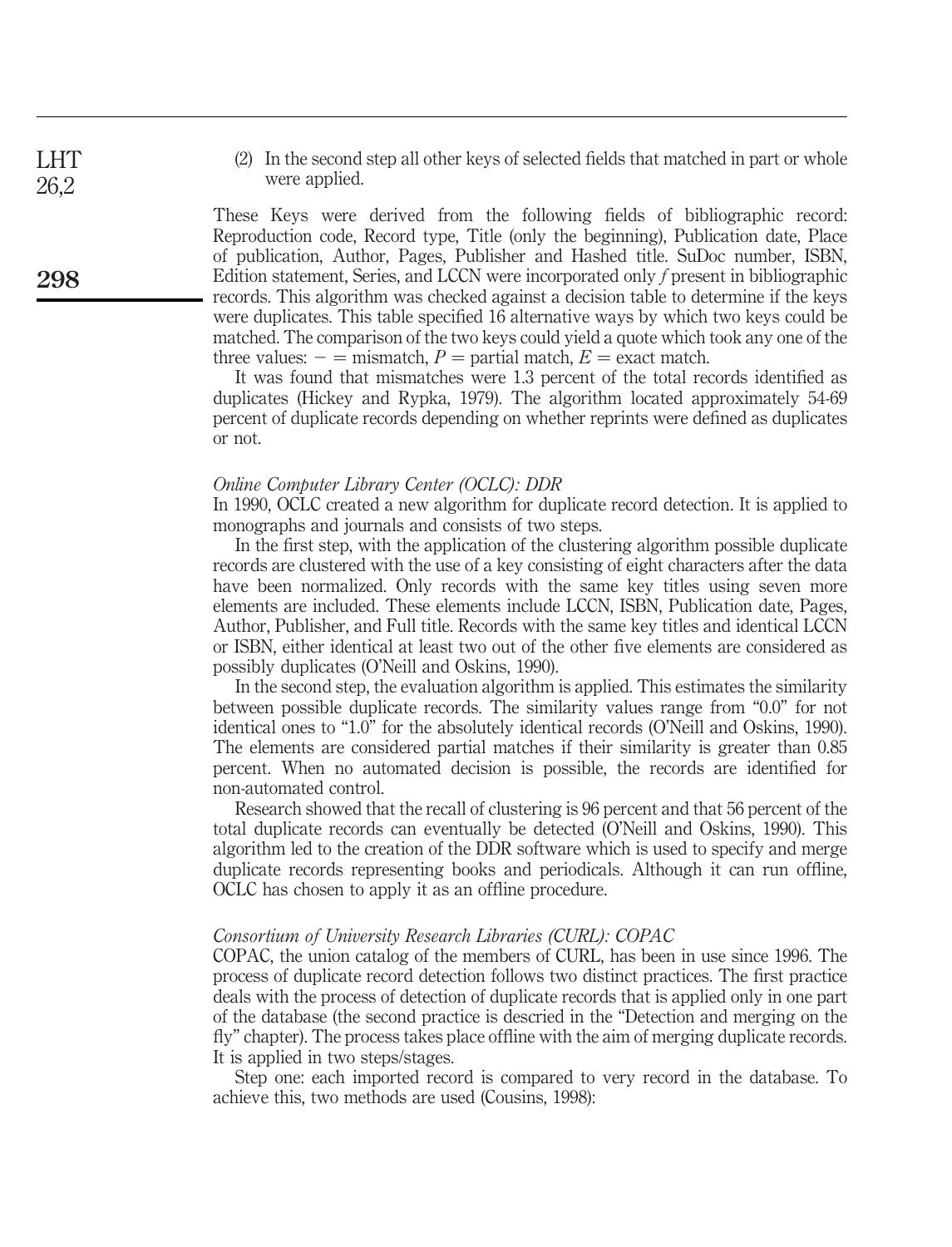- (1) Matching ISBN/ISSN: clusters of matching records are located based on ISBN. After the text is normalized, matching fields are assigned weights/values. In the end, the values of all fields are added up. If the total assigned weight is equal or bigger than 13, the record is identified for merging. If the record has an edition statement, matching of this field is also necessary. In the same way, checks for series volumes and multi-volume works take place (Cousins, 1998).
- (2) Matching of author/title acronym: records without ISBN or ISSN and records with ISBN/ISSN which fail to find a similar record are re-examined with the use of an acronym author/title, 4/4 letters of author and publication year. Possible matches are promoted to the next step. At this point no weighting is determined and for each field matching is a simple YES/NO. Matching based on acronyms introduces the matching of two new fields: publisher and total number of pages (Cousins, 1998).

Step two: In order to verify possible matching records, a number of detailed matchings take place. The fields used in this process are: ISBN, ISSN, Publication date, Title, Author, Edition statement, Series, Pagination, and Publisher.

COPAC still continues to apply the process described above, but part of its process is done during the process of searching by end users. This part of the process is presented in the following section.

## Detection and merging on the fly

All processes of algorithm applications for duplicate record detection aim primarily at the deduplication or merging of duplicate records. Another practice is the application of the program on the fly. Detection and merging of duplicate records is done during the search or retrieval of records and does not lead to their physical merging, but just to a temporary or "virtual" merging for reasons of presentation to end users. Two programs that apply this method are described below.

## COPAC: detection and merging of records upon search

The majority of the duplicate record detection and merging process continues to take place offline as described previously. A process of three sets of data loading is applied which leads to the creation of three segments in the database (Cousins, 2006):

- . One set is the data from the British library. These records do not consolidate.
- . The other two data sets, each consisting of records from approximately half of the other COPAC libraries, have their records consolidated into a specific segment during the data loading using the process described earlier.

There is no record consolidation between the three segments, which leads to the existence of duplicate records between them. To compensate for this problem, a check for duplicate records is performed as an on the fly process. When a user searches, results are checked for any possible duplicate records before they are displayed to the user. When duplicate records are found, they are displayed to the user as just one record. This record includes all information from the other records that are included in the result set. This matching and consolidation process during loading time, combined with the process of matching during the search process, is a substantial compromise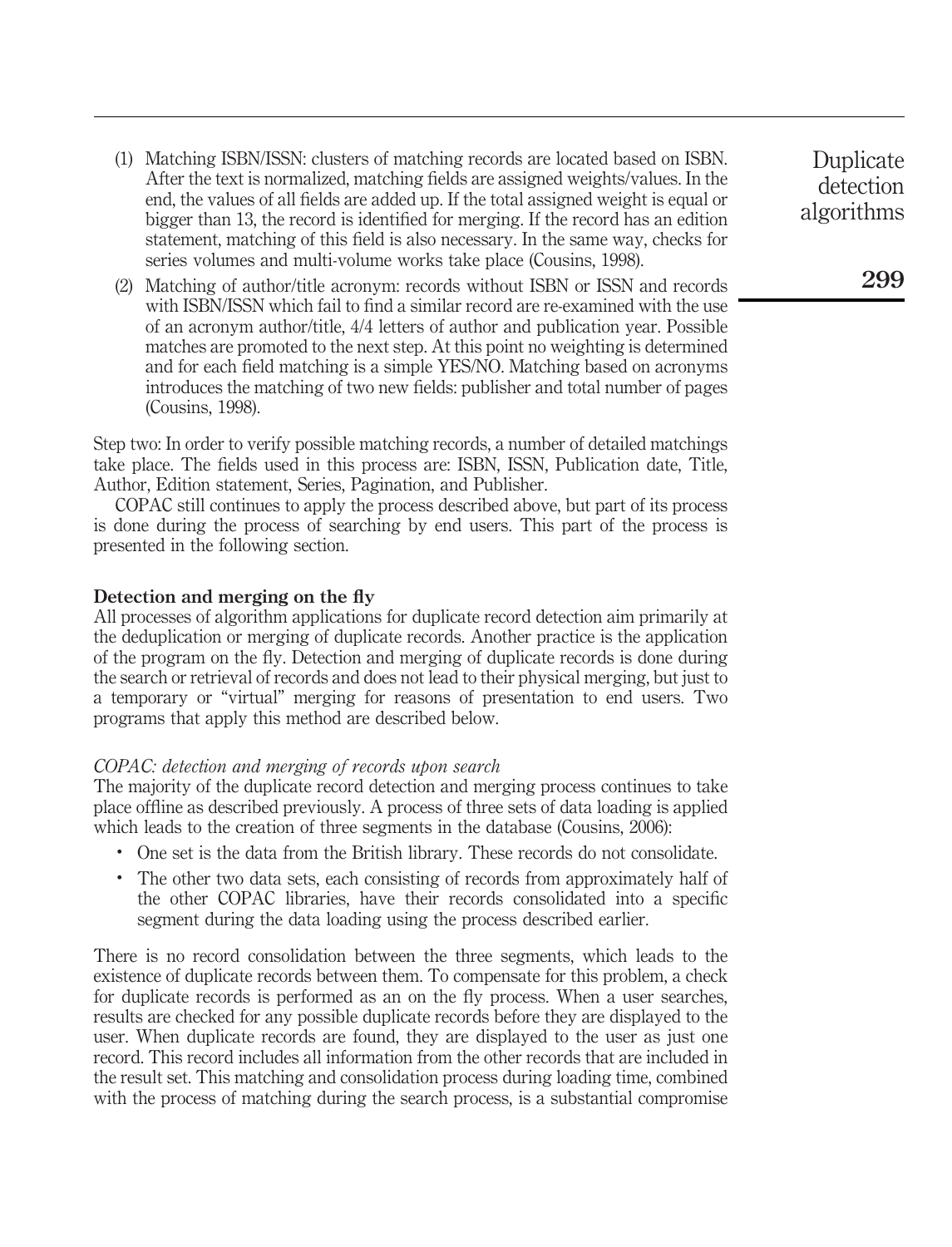compared to actual detection and merging of duplicate records with large amounts of data.

#### MELVYL: detection and merging of entries upon retrieval

The network of the University of California libraries supports the entire system, which runs duplicate record merging on the fly. The records are not merged physically but they are merged and presented dynamically during the search process. Apart from book and journal records, the monographs algorithm is applied to in-analytics, as well as to other non-print materials. This algorithm is applied when each new record is loaded to the MELVYL database, which is basically an offline process. Every time a new record is loaded, its possible identical records are located and the new result is saved in an Oracle table. If a record matches a user's search criteria, the system automatically checks this table and the best record is recalled (Campbell, 2006).

A two-step process is followed for the advancement of identical records to the final phase of merging. Initially, a pool of possible duplicate records is created. In the first step, there is a comparison of LCCN/ISBN, publication year, and the first twenty-five characters of the title. At this point a threshold weight is assigned. The threshold for merging monograph records is 875 points. If during the first step of comparisons identification for merging is not achieved, a second step of comparisons is performed based on data from the title, main entry (normalized), country of publication, pagination, and publisher.

## Conclusion

This paper examined the algorithms applied to eliminate the problems caused by the existence of duplicate bibliographic records in a database. When algorithms are applied in one step, a faster application is achieved but the percentage of database cleanup usually remains low. Most algorithms are two step applications., These result in a greater database quality improvement, since with the initial application of a short key, all possible duplicate records are collected and therefore file the rest of the algorithm is applied only to this new file. The methods used for duplicate matching evaluation are field comparisons and weight assignment. Almost all algorithms studied so far run offline. Also presented is the application of another approach which facilitates a temporary consolidation as a user carries out a search or during the recall stage (on the fly process). The result of this method is not the physical merging of duplicate records in the database but their temporary or "virtual" consolidation for the purpose of presentation to the user.

For the creation and selection of the appropriate duplicate records handling algorithms, there is neither an absolute and specific solution, nor a system or a tool which can be simply transferred and applied purely from one environment to the other. Each environment has its own specifications and policies; it applies specific practices and has specific and special needs. In every system the application of these algorithms calls for a special study and modifications to correspond to the given needs.

The focus of future research is the handling of large scale data in a network environment and in real time. Virtual catalogs and Z39.50 protocol are the focus of future study. Users wish for a comprehensive, updated, clear, consistent, and fast catalog, which is capable of incorporating searches between distributed databases in a heterogeneous network with consistency, accuracy and speed. Further research on

LHT 26,2